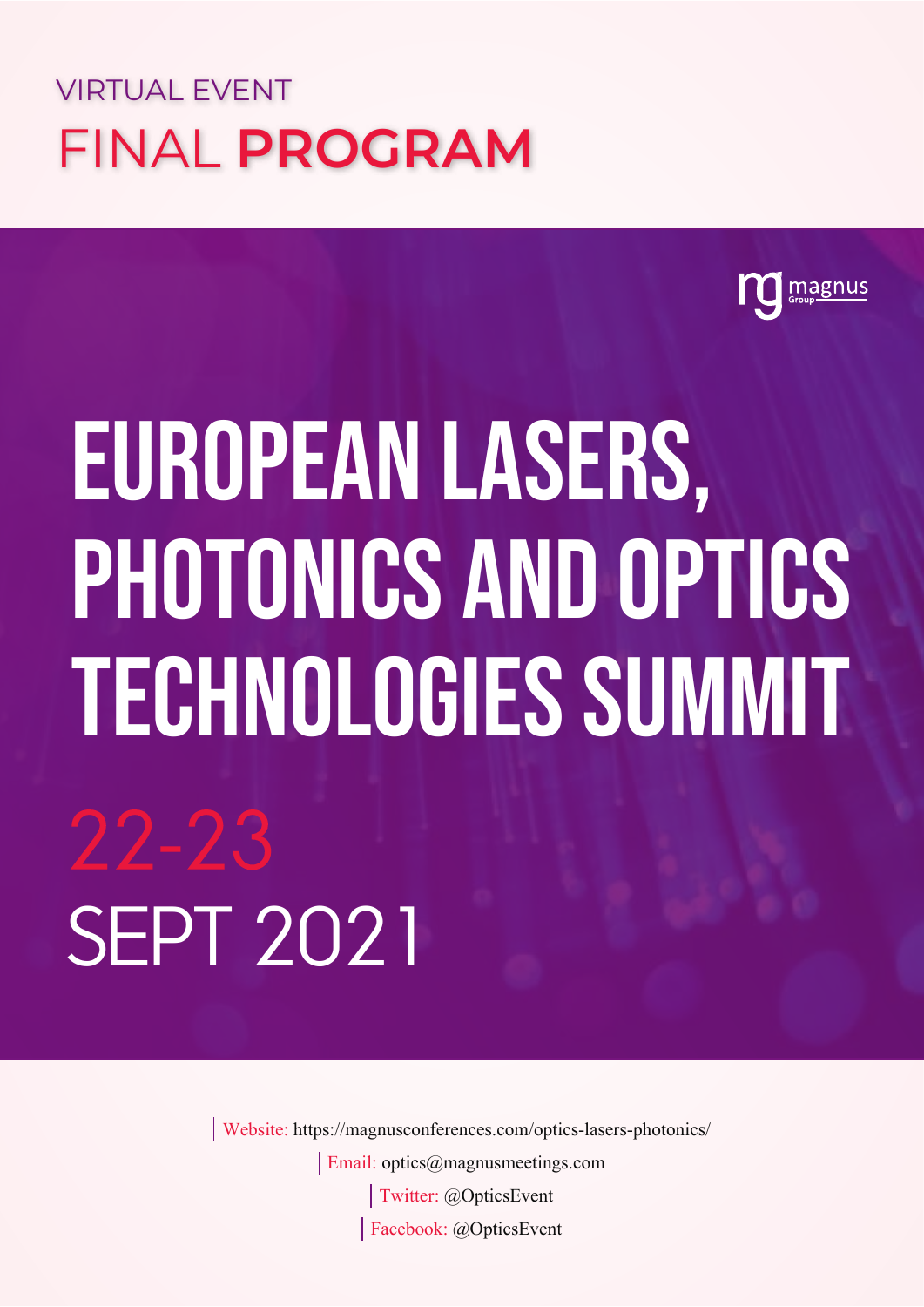**DAY 01 - 22 SEPT**

| <b>GMT</b><br>Timings     | Local<br>Timings             |                                                                                                                                   |
|---------------------------|------------------------------|-----------------------------------------------------------------------------------------------------------------------------------|
| 10:00-10:10               |                              | <b>Opening Ceremony</b>                                                                                                           |
|                           | <b>Keynote Presentations</b> |                                                                                                                                   |
|                           |                              | 10:10-10:50 12:10-12:50 Title: A review of high-power femtosecond MID-IR laser<br>systems for attosecond science and spectroscopy |
|                           |                              | <b>Mark J. Prandolini</b> , Co-Founder of Class 5 Photonics<br>GmbH, University of Hamburg, Germany                               |
|                           | 10:50-11:30 18:50-19:30      | Title: Azodye nanolayers: Applications in E-paper and<br>security films                                                           |
|                           |                              | <b>Vladimir G Chigrinov</b> , Hong Kong University of Science<br>and Technology, Hong Kong                                        |
| $11:30-12:10$             | 19:30-20:10                  | Title: Nanoplasmonics enabled multi-dimensional optical<br>multiplexing                                                           |
|                           |                              | <b>Xiangping Li, Jinan University, China</b>                                                                                      |
|                           | 12:10-12:50 14:10-14:50      | Title: Coherent radiation from inverse compton scattering<br>sources by means of particle confinement in an optical<br>lattice    |
|                           |                              | Arya Fallahi, ETH Zurich and IT'IS Foundation, Switzerland                                                                        |
| <b>Oral Presentations</b> |                              |                                                                                                                                   |
|                           | 12:50-13:10 21:50-22:10      | Title: Circular defect in photonic crystal (CirD) laser<br>for intra-chip optical interconnects                                   |
|                           |                              | <b>Masahiko Kondow, Osaka University, Japan</b>                                                                                   |
|                           | 13:10-13:30 21:10-21:30      | Title: Silicon photonic quantum walk processor                                                                                    |
|                           |                              | <b>Junjie Wu, National University of Defense Technology,</b><br>China                                                             |
|                           | 13:30-13:50 21:30-21:50      | Title: External cavity self-adaptive lasers assisted by<br>distributed feedbacks                                                  |
|                           |                              | <b>Ligang Huang, Chongqing University, China</b>                                                                                  |
| $13:50 - 14:10$           | 21:50-22:10                  | Title: Preparation and experimental studies on microfiber<br>sensors                                                              |
|                           |                              | <b>Jin Li</b> , Northeastern University, China                                                                                    |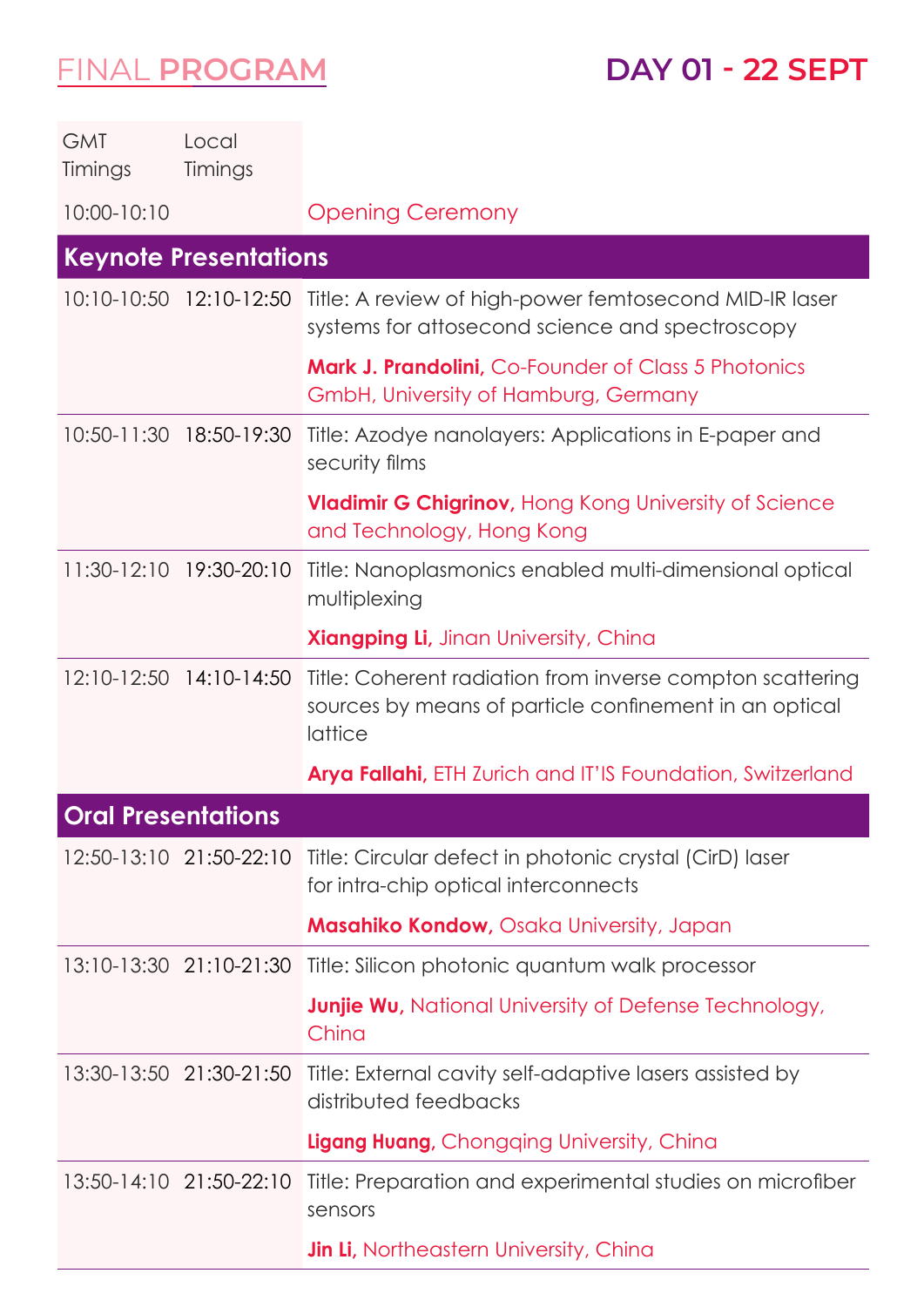#### **DAY 01 - 22 SEPT**

|                 |                          | 14:10-14:30 17:10-17:30 Title: Aberration-insensitive interferometric microscopy                                                                                                             |
|-----------------|--------------------------|----------------------------------------------------------------------------------------------------------------------------------------------------------------------------------------------|
|                 |                          | <b>Andriy Shevchenko, Aalto University, Finland</b>                                                                                                                                          |
|                 | 14:30-14:50 20:00-20:20  | Title: Highly sensitive early detection of breast cancer<br>using surface plasmon resonance based fiber optic<br>biosensor by shining gaussian beam: A wave theory<br>based approach         |
|                 |                          | Nabamita Goswami, National Institute of Technology,<br>India                                                                                                                                 |
|                 | 14:50-15:10 20:20-20:40  | Title: Low-power optogenetic control of high-frequency<br>neural codes with single-spike resolution                                                                                          |
|                 |                          | <b>Sukhdev Roy, Dayalbagh Educational Institute, India</b>                                                                                                                                   |
|                 | 15:10-15:30  16:10-16:30 | Title: Towards all-optical atom chips based on optical<br>waveguides                                                                                                                         |
|                 |                          | Yuri B. Ovchinnikov, National Physical Laboratory, UK                                                                                                                                        |
|                 | 15:30-15:50 08:30-08:50  | Title: Cell-type specific responses of cerebellar<br>GABAergic neurons to photostimulation                                                                                                   |
|                 |                          | <b>Victor Z Han, University of Washington, USA</b>                                                                                                                                           |
| $15:50 - 16:10$ | 17:50-18:10              | Title: Plasmonic Sensors based on polymer waveguides                                                                                                                                         |
|                 |                          | <b>Nunzio Cennamo, University of Campania Luigi</b><br>Vanvitelli, Italy                                                                                                                     |
|                 |                          | 16:10-16:30 17:10-17:30 Title: Robustness of wigner function negativity under the<br>effect of the different physical parameters related to<br>two coupled semiconductor quantum dots system |
|                 |                          | <b>Fatima Zahra Siyouri</b> , Universit_e Mohammed V - Agdal,<br>Morocco                                                                                                                     |
|                 | 16:30-16:50 18:30-18:50  | Title: Designing a smart city infrastructure for luxury and<br>disaster reduction                                                                                                            |
|                 |                          | <b>Mohamed Hamdy Naeem, Arab Academy for Science,</b><br>Egypt                                                                                                                               |
|                 |                          |                                                                                                                                                                                              |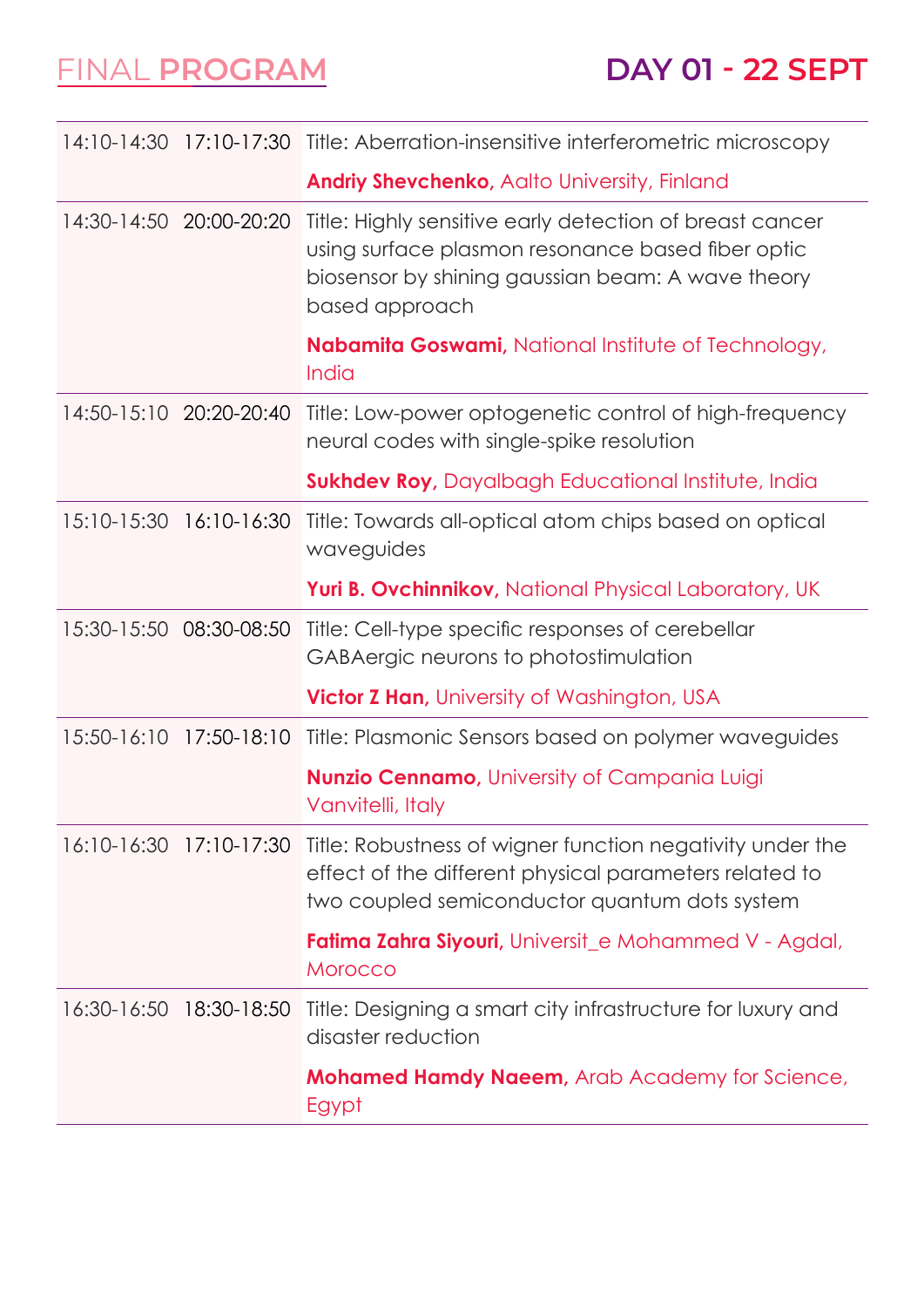| <b>END OF DAY 1</b> |  |                                                                                                                                  |
|---------------------|--|----------------------------------------------------------------------------------------------------------------------------------|
|                     |  | <b>Kandouci Chahinaz, Djillali Liabes University of Sidi Bel</b><br>Abbes, Algeria                                               |
|                     |  | 17:10-17:30 18:10-18:30 Title: Performance evaluation of direct detection<br>receivers in UWOC systems for different water types |
|                     |  | <b>Emrah Ilbey, TOBB University of Economics and</b><br>Technology, Turkey                                                       |
|                     |  | 16:50-17:10 19:50-20:10 Title: Small size and high sensitive GFRP mandrel based<br>fiber optic hydrophone array                  |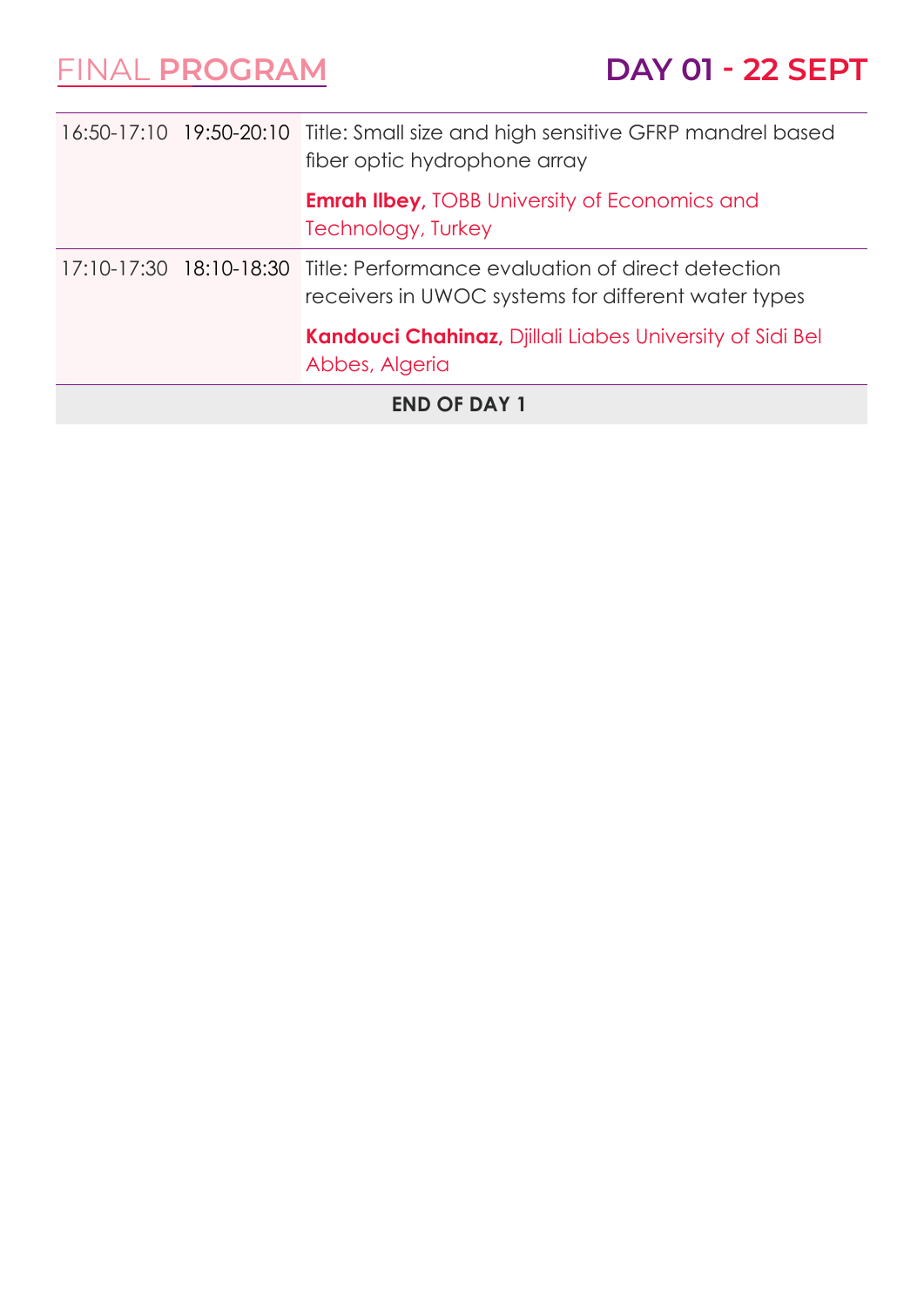| <b>Keynote Presentations</b> |                         |                                                                                                                                                          |
|------------------------------|-------------------------|----------------------------------------------------------------------------------------------------------------------------------------------------------|
|                              |                         | 10:00-10:40 19:00-19:40 Title: Functional transillumination imaging of animal body<br>with NIR light scattering                                          |
|                              |                         | Koichi Shimizu, Waseda University, Japan                                                                                                                 |
| $10:40-11:20$                | 18:40-19:20             | Title: Non-zero dispersion-shifted fiber for optical orbital<br>angular momentum communication                                                           |
|                              |                         | Yang Yue, Nankai University, China                                                                                                                       |
|                              | 11:20-12:00 12:20-13:00 | Title: Planar optical waveguide engineering using<br>ultrafast laser plasma doping process                                                               |
|                              |                         | <b>Gin Jose, University of Leeds, United Kingdom</b>                                                                                                     |
| <b>Oral Presentations</b>    |                         |                                                                                                                                                          |
|                              | 12:00-12:20 20:00-20:20 | Title: Impacts of environmental parameters to underwater<br>optical wireless communication system                                                        |
|                              |                         | <b>Shien Kuei Liaw</b> , Taiwan Tech (NTUST), Taiwan                                                                                                     |
|                              | 12:20-12:40 20:20-20:40 | Title: Single photon imaging: Applications and<br>challenges                                                                                             |
|                              |                         | <b>Songmao Chen, Chinese Academy of Sciences, China</b>                                                                                                  |
| 12:40-13:00                  | 20:40-21:00             | Title: A sensitized way towards stable blue OLEDs                                                                                                        |
|                              |                         | <b>Dongdong Zhang, Tsinghua University, China</b>                                                                                                        |
| 13:00-13:20                  | 18:30-18:50             | Title: Analysis of instantaneous poynting vector for<br>N-Layer Lossy optical waveguides and applications in<br>the evanescently coupled optical devices |
|                              |                         | <b>Jagneet Kaur Anand</b> , University of Delhi, India                                                                                                   |
|                              | 13:20-13:40 09:20-09:40 | Title: Excimer laser processing of ph and glucose sensing<br>membranes for controlled drug delivery                                                      |
|                              |                         | <b>Erol Sancaktar</b> , University of Akron, USA                                                                                                         |
| $13:40 - 14:00$              | 15:40-16:00             | Title: Developments and applications of the optical<br>equivalence theorem                                                                               |
|                              |                         | <b>Orchidea Maria Lecian, Sapienza University of Rome, Italy</b>                                                                                         |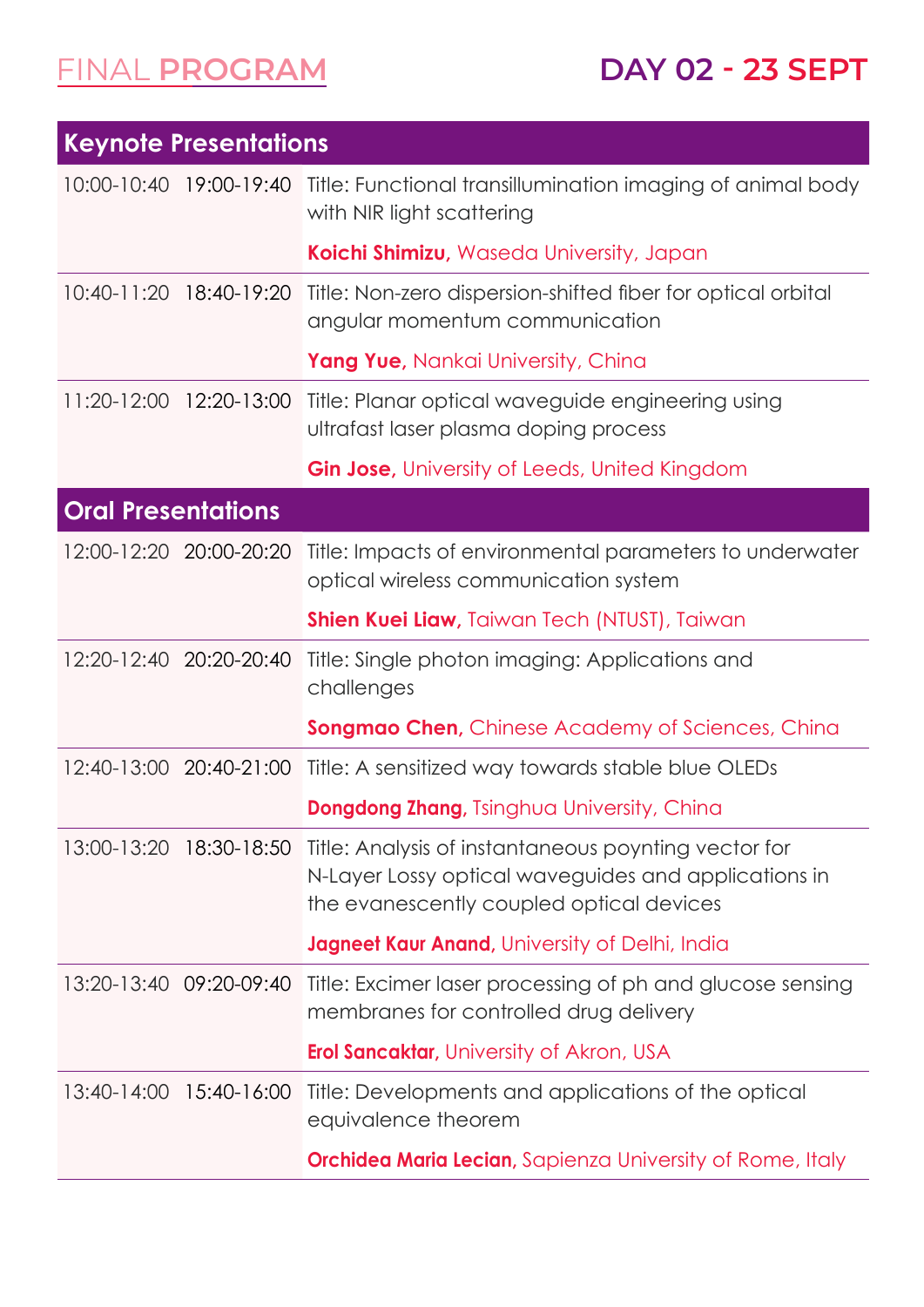|                 |                         | 14:00-14:20 11:00-11:20 Title: Microwave photonic techniques for 5G/6G fiber-<br>wireless systems                                                          |
|-----------------|-------------------------|------------------------------------------------------------------------------------------------------------------------------------------------------------|
|                 |                         | Ramon Maia Borges, National Institute of<br>Telecommunications (Inatel), Brazil                                                                            |
| $14:20 - 14:40$ | 17:20-17:40             | Title: Solid-surface fluorescence of polycyclic aromatic<br>hydrocarbons on the cellulose diacetate matrix                                                 |
|                 |                         | Rogacheva Svetlana, Saratov Medical University "REAVIZ",<br><b>Russian Federation</b>                                                                      |
|                 | 14:40-15:00 16:40-17:00 | Title: Hybrid Brillouin/Rayleigh sensors for multiparameter<br>distributed optical fiber sensors                                                           |
|                 |                         | Aldo Minardo, Universita Della Campania Luigi Vanvitelli,<br><b>Italy</b>                                                                                  |
|                 | 15:00-15:20 16:00-16:20 | Title: Comparison between total volume of ZnO wurtzite,<br>rocksalt, and zinc blend structures under isobaric and<br>isothermal ensembles a MD computation |
|                 |                         | Yahia Chergui, Badji Mokhtar University, Algeria                                                                                                           |
|                 | 15:20-15:40 08:20-08:40 | Title: Correct accounting of gas kinetics in disks of spiral<br>galaxies, explains non-Keplerian rotation curves and<br>makes dark matter unnecessary      |
|                 |                         | Anton A. Lipovka, Sonora University, Mexico                                                                                                                |
|                 |                         | 15:40-16:00 18:40-19:00 Title: RGB port demultiplexer using polycarbonate core<br>polymer optical fiber technolgy                                          |
|                 |                         | <b>Dror Malka, Holon Institute of Technology (HIT), Israel</b>                                                                                             |
|                 |                         | 16:00-16:20 09:00-09:20 Title: Geometrical origin of quantization                                                                                          |
|                 |                         | <b>Anton A. Lipovka, Sonora University, Mexico</b>                                                                                                         |
|                 | 16:20-16:40 19:20-19:40 | Title: Improving the fatigue of newly designed<br>mechanical system subjected to repeated impact<br>loading                                                |
|                 |                         | <b>Seongwoo Woo, Addis Ababa Science &amp; Technology</b><br>University, Ethiopia                                                                          |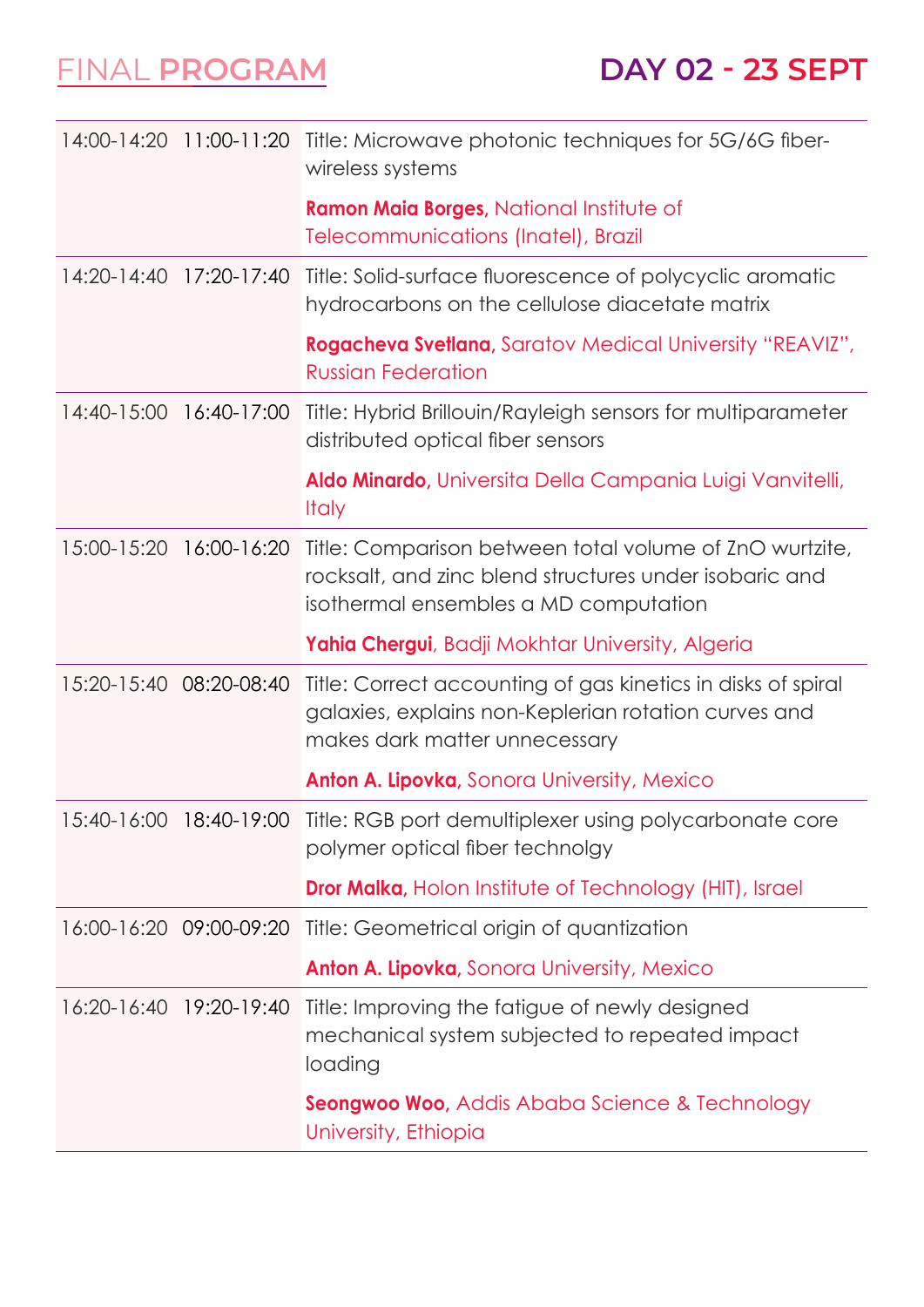| <b>Poster Presentations</b>               |  |                                                                                                                             |  |
|-------------------------------------------|--|-----------------------------------------------------------------------------------------------------------------------------|--|
|                                           |  | 16:40-16:50 19:40-19:50 Title: Coupling orbital frequencies as a possible source of<br>very fine radiations in the Universe |  |
|                                           |  | <b>Gennady Kochemasov, IGEM RAS, Russian Federation</b>                                                                     |  |
|                                           |  | 16:50-17:00 19:50-20:00 Title: Growth of breast cancer cells on laser-patterned<br>surfaces                                 |  |
|                                           |  | Maria Kandyla, National Hellenic Research Foundation,<br>Greece                                                             |  |
| <b>Thanking Note and Closing Ceremony</b> |  |                                                                                                                             |  |